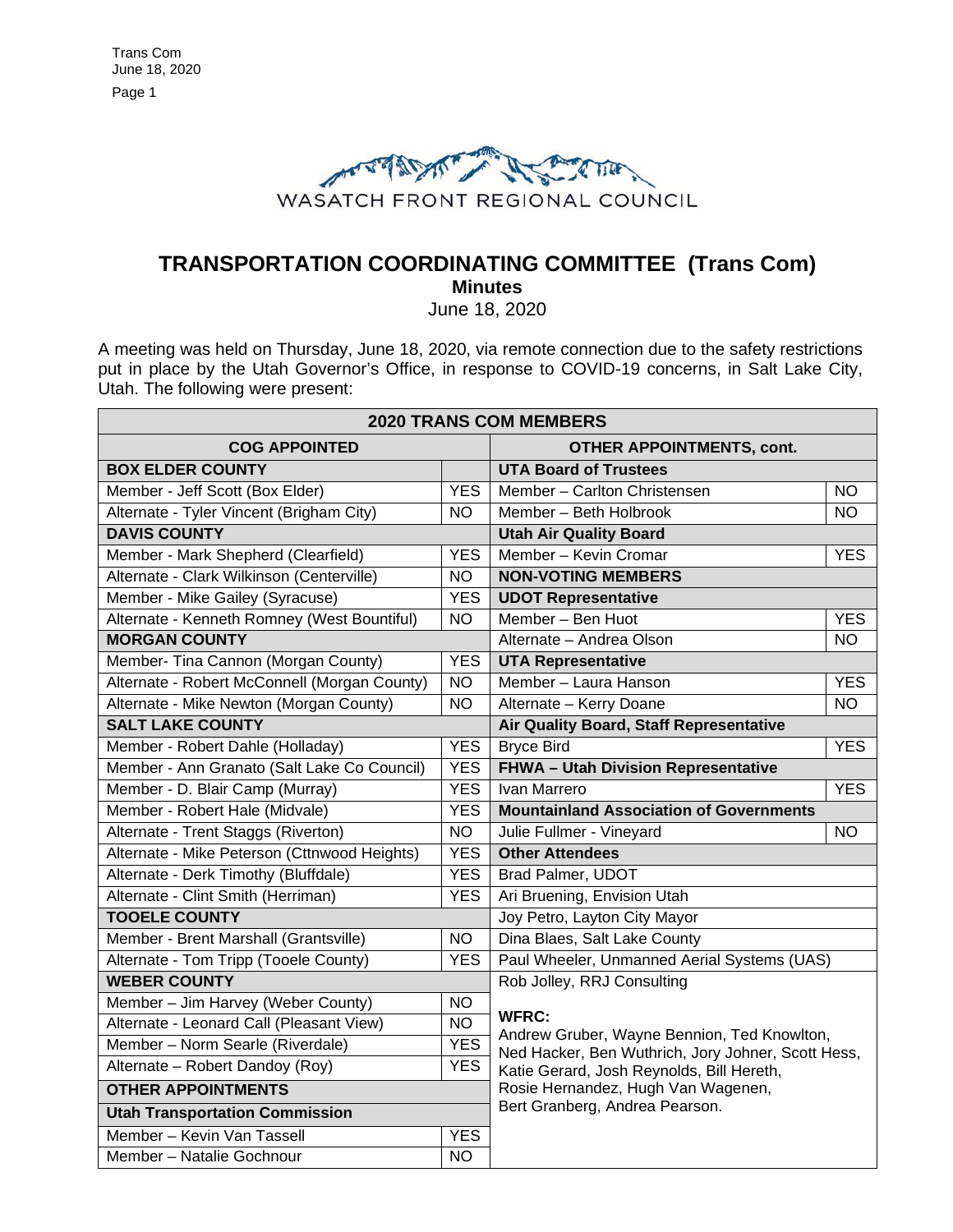Page 2

# **1. Introductions and Consent Agenda [00:00:15]**

Commissioner Jeff Scott, Chair, called the meeting to order at 2:00pm. Introductions were made, via roll call. **[00:03:50]** Commissioner Scott brought attention to the minutes of the April 16, 2020 meeting and asked if there were any questions. There were none. Mayor Norm Searle made a motion that the minutes of the Trans Com meeting be approved as written. Mayor Mike Gailey seconded the motion, and the voting was unanimous.

# **2. Chair's Report [00:06:05]**

Commissioner Scott acknowledged Andrew Gruber, WFRC, who shared information and provided an update on sales tax and motor fuel tax revenue declines. Mr. Gruber also conducted a brief electronic poll regarding how members are dealing with declines, and the results are shared below (page 4).

# **3. Public Comment [00:28:58]**

Commissioner Scott then opened the meeting up for public comments. There were no public comments.

# **4. Transportation Improvement Program (TIP) [00:30:05]**

# **a. Report on Board Modifications to the 2020-2025 TIP**

Commissioner Scott turned the time to Ben Wuthrich, WFRC, who reported that since the last meeting of Trans Com, WFRC received a request to modify the current 2020-2025 Transportation Improvement Program (TIP). This modification was approved by the Regional Council at their May meeting and by the Utah Transportation Commission. Mr. Wuthrich briefly discussed the modification and asked if there were any questions or comments.

# **b. ACTION: Board Modifications to the 2020-2025 TIP [00:33:12]**

Mr. Wuthrich stated that there were new requests received to modify the 2020-2025 Transportation Improvement Program (TIP). This modification requires action from Trans Com and the Transportation Commission but does not require a new air quality conformity analysis or a 30-day public comment period. Mr. Wuthrich briefly discussed each project. **[00:43:21; 00:52:42]** Commissioner Scott entertained a motion to approve the resolution to modify the 2020-2025 TIP as requested. Mayor Mark Shepherd made the motion and Mayor Blair Camp seconded the motion, and the affirmative vote was unanimous.

# **c. ACTION: Release of Draft 2021-2026 Transportation Improvement Program (TIP) and Air Quality Conformity Analysis for Public Comment [00:44:18]**

Mr. Wuthrich continued his report by stating that WFRC staff has been working with the Utah Department of Transportation (UDOT), the Utah Transit Authority (UTA), and the cities and counties in the region to compile the list of proposed projects for inclusion in a draft 2021-2026 TIP. The attachments included in the meeting materials represent the draft proposed projects for the Salt Lake / West Valley and the Ogden / Layton Urban Areas. Mr. Wuthrich discussed examples of the projects and demonstrated how the TIP interactive map will be a key part of the process for receiving public comment from June 27 to August 8, 2020. **[00:53:42; 00:58:20]** Mayor Mike Gailey made a motion to release the draft 2021-2026 TIP and air quality conformity determination for public review and comment. The motion was seconded by Mayor Robert Hale and the voting was unanimous in the affirmative.

# **5. Significance of Access to Opportunities and Regional Data [00:59:10]**

Bert Granberg, WFRC, shared examples and current and forecast data regarding Access to Opportunities (ATO) and invited a discussion on the significance of ATO for the economy and quality of life in the region.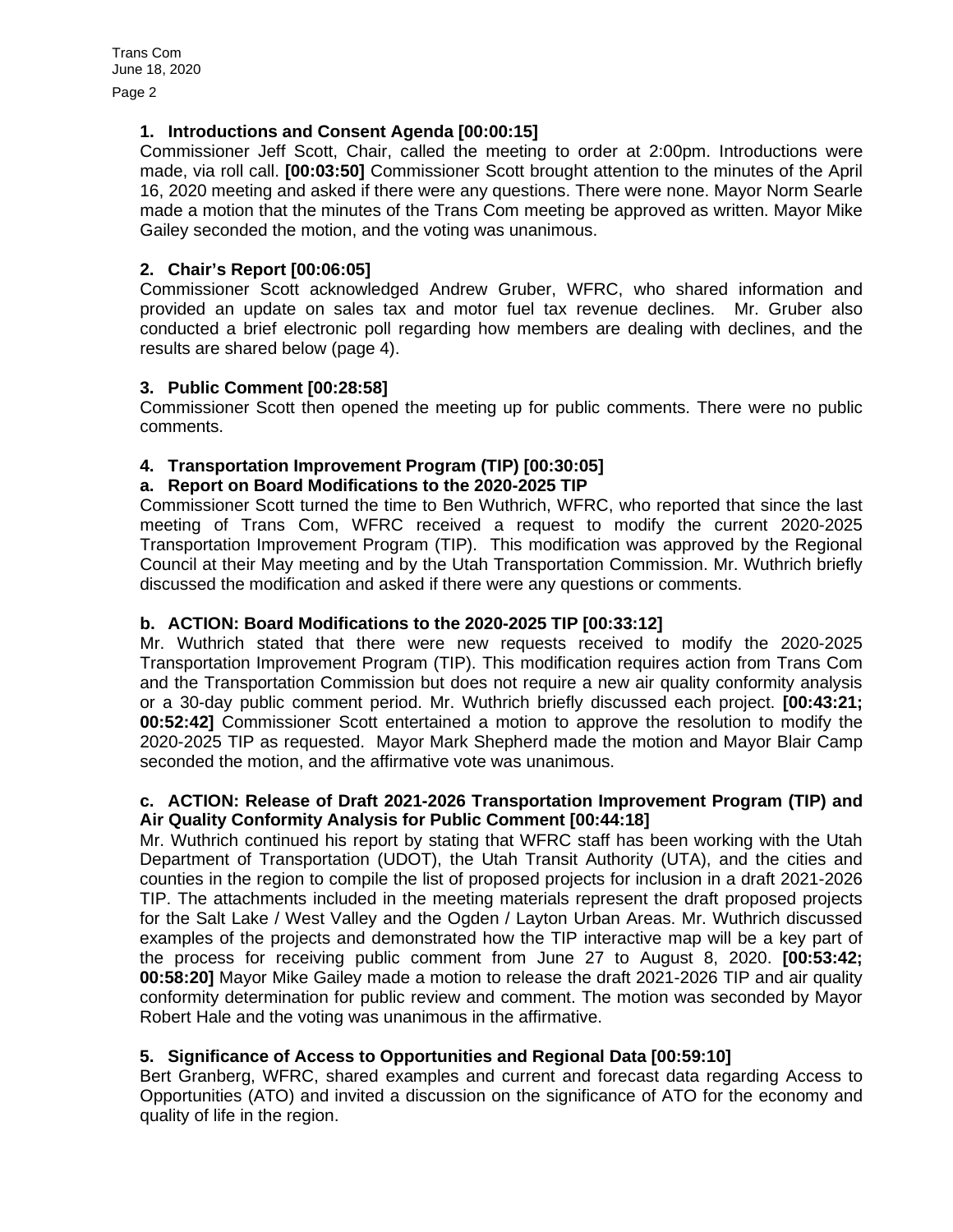Page 3

#### **6. Use of Unmanned Aerial Systems (UAS) for surface transportation in Utah. [01:17:17]**

Paul Wheeler, the UAS Program Manager at UDOT, presented on how the use of Unmanned Aircraft Systems (UAS) has been expanding in the transportation industry, including several specific applications in Utah. UAS provides a wide variety of operational, societal, and economic benefits and the Utah Department of Transportation has been employing these technologies to enhance its work.

#### **7. Other Business [01:31:05]**

Commissioner Scott reminded the group that the next Trans Com meeting will be held on August 20, 2020 and asked if there were any other items of business. There were no other items brought forward.

#### **8. Adjournment [01:31:26]**

With no further business, Commissioner Scott entertained a motion to adjourn. Mayor Mark Shepherd made a motion for the meeting to adjourn at 3:33 p.m. The motion was seconded by Mayor Joy Petro and the affirmative vote was unanimous.

A recording of this meeting, as well as meeting packet materials, may be found on the WFRC website at [www.wfrc.org](http://www.wfrc.org/)

#### **Poll results below, on page 4.**